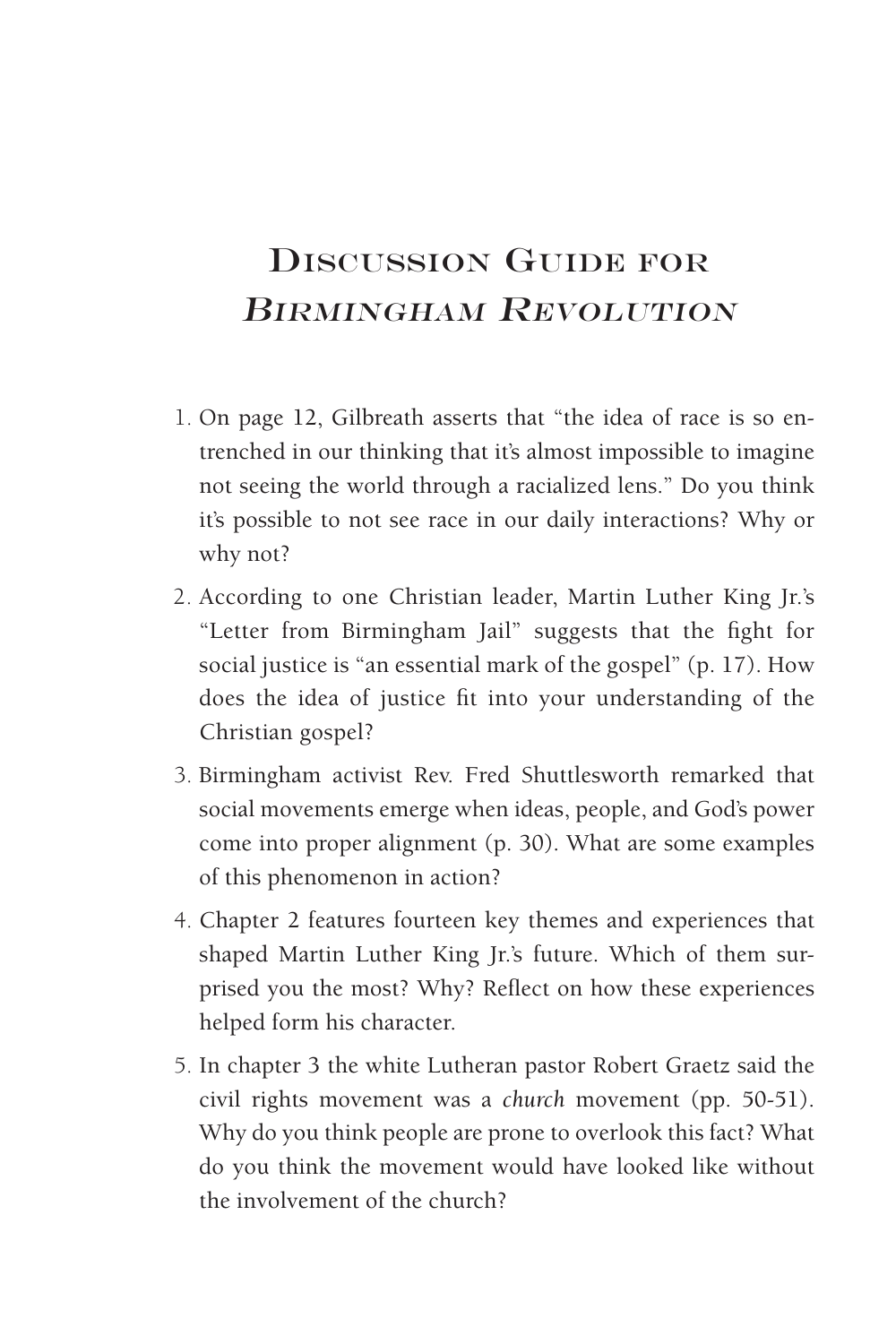- 6. In chapter 4, how did the participants in the student-led sit-in movement and Freedom Rides embody Woodley's "spirituality of risk and doing" (described on page 55)?
- 7. In chapter 5, King's caution is shown in contrast to Shuttlesworth's assertiveness. How did both men's personalities help shape the Birmingham campaign?
- 8. The circumstances that preceded Dr. King's arrest in Birmingham on Good Friday almost derailed the movement. According to King, he had to "make a faith act" (p. 70). What do the events in room 30 of the Gaston Motel tell us about King's understanding of faith?
- 9. The "Birmingham Eight," whose public statement opposed Dr. King's presence in Birmingham, were actually sympathetic to the general aims of the civil rights movement (see chapter 6). Do you think history has been fair to them? Why or why not?
- 10. In chapter 7, Gilbreath argues that Dr. King's anger was a motivating factor in his activism. Do you agree? Explain why or why not.
- 11. Gilbreath suggests "Letter from Birmingham Jail" was part spiritual treatise and part press release (p. 99). What does this tell us about the Birmingham campaign and Dr. King's approach?
- 12. According to one scholar, "Letter from Birmingham Jail" represented "a culmination of all of King's ideas, theology, experiences, and civil rights tactics" (p. 107). How do you see all of these things coming to bear in King's letter?
- 13. In chapter 10, teenagers Janice Kelsey (p. 123) and Fred Burnett (p. 126) encountered two different sides of the youth marches in Birmingham. Reflect on their differing perspectives of the events.